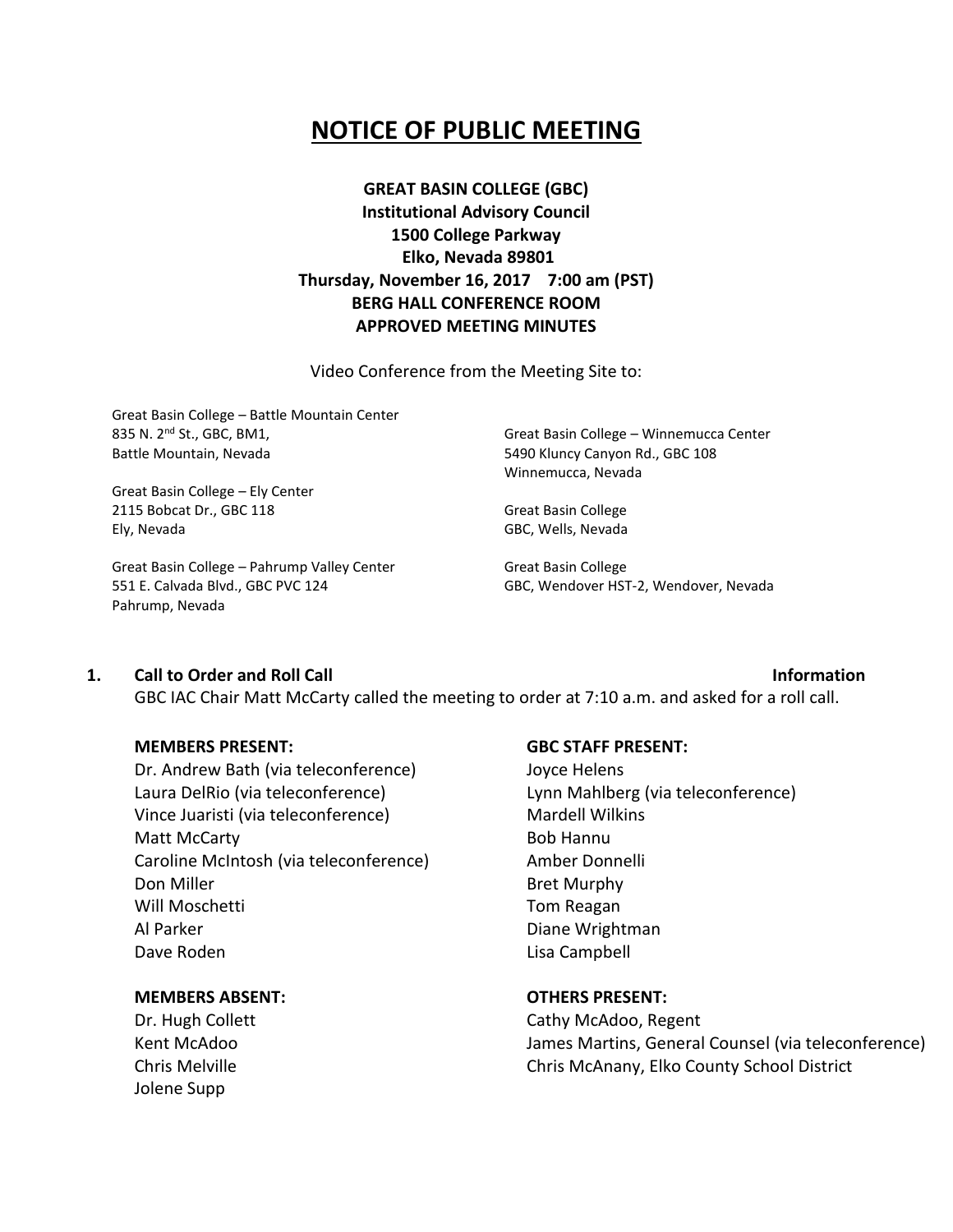### **3. Approval of Minutes –** *Matt McCarty* **Information/For**

GBC Institutional Advisory Council reviewed the minutes of the Chancellor Candidate Open Forum and Joint Meeting of the WNC Foundation, the WNC IAC, the Associated Students of Western Nevada, the GBC IAC, the GBC Foundation and the GBC Student Government Association meeting on June 23, 2017 and the GBC IAC meeting on September 21, 2017. Dave Roden made a **MOTION** to approve the minutes of the three meetings; Don Miller seconded the motion. After discussion two minor changes were recommended to the minutes of the meeting of the GBC IAC on September 21, 2017. The changes are that Will Moschetti did not attend the meeting and Item #8 under Mr. Miller's comments change Lions Club to Rotary Club. **MOTION**  was approved with the changes with Will Moschetti abstaining.

### **4. IAC Chairs Meeting Update -** *Matt McCarty* **Information**

GBC IAC Chair Matt McCarty reported there is no update since the last meeting. The meeting scheduled for November was canceled by Vice Chancellor Mackinnon.

### **5. Board of Regents' Community College Committee Update –** *Matt McCarty*

GBC IAC Chair Matt McCarty reported there are no updates at this time. The next scheduled Community College Committee meeting will be at the end of November.

### **6. GBC IAC Business Matters –** *Matt McCarty* **Information/For**

- A. GBC Chair Matt McCarty reported on the terms expiring in December 2017. Hugh Collett, Al Parker, Jolene Supp, Chris Melville, Will Moschetti and Don Miller's terms are expiring in December. Al Parker, Will Moschetti and Don Miller are interested in continuing to serve on the IAC. We also have three vacancies. Will stated he has talked to the great granddaughter of a GBC Founder and she is interested in serving. It would be more appropriate for Matt to contact her with further information.
- B. GBC Chair Matt McCarty reported at the last GBC IAC meeting we talked about reaching out to area employers to ensure they know there this is another avenue to get any employer needs back to GBC. We may need to get a running agenda item to spur discussion as needed. Joyce Helens stated we have to be connected to our communities and the employers. We can have someone from the college to report on what the college has done as well. Providing some information that spurs discussion and leads to action should be a primary focus. Matt McCarty said there should be a standing invitation for a college

**Information** 

# **Possible Action**

# **Possible Action**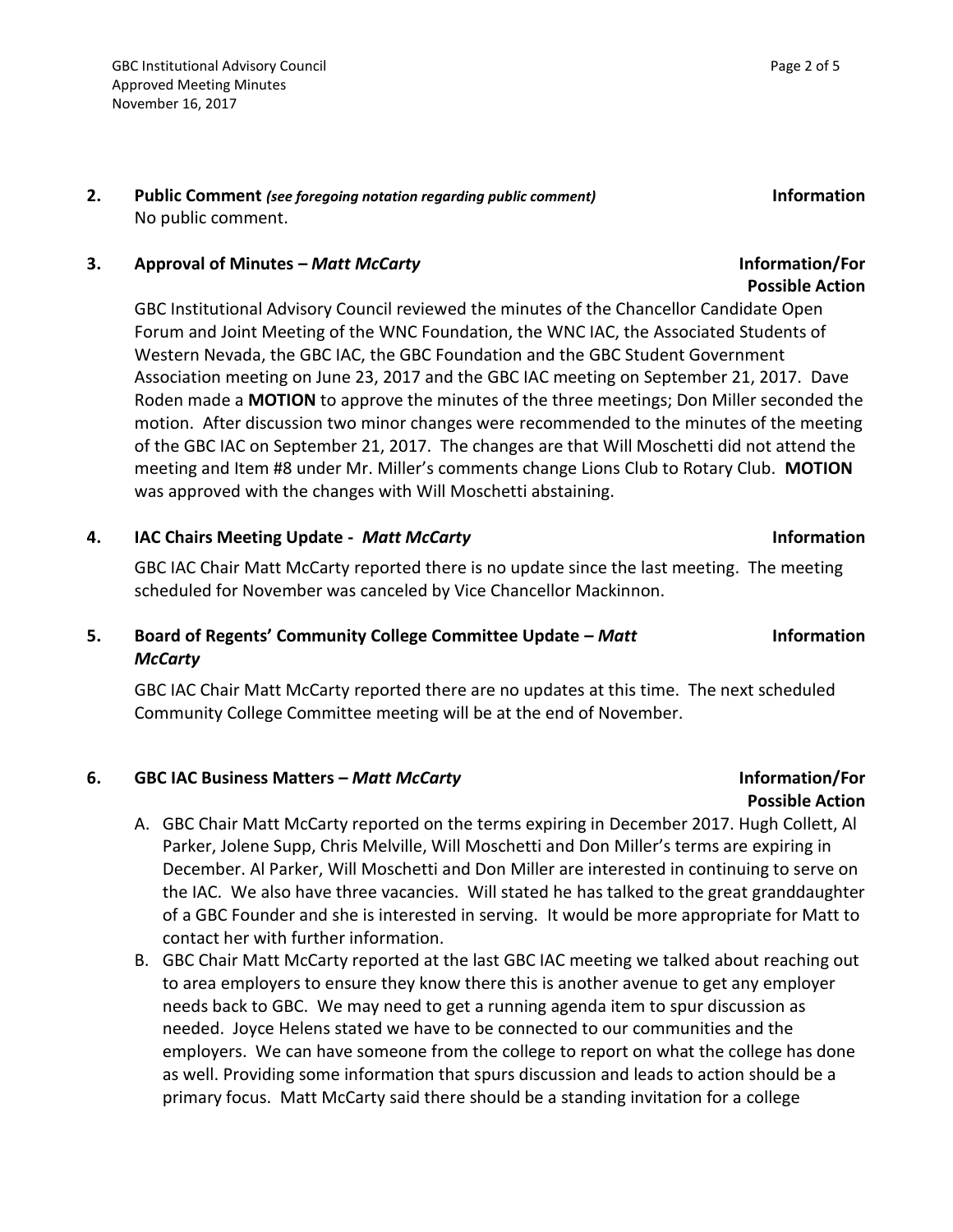representative to report on employer interaction. Dave Roden reported on the Open House in Winnemucca that President Helens attended where she met with the new administrator of the hospital. These outreaches are what the GBC IAC will be looking at to continue. Caroline McIntosh reported at the Ely Meet and Greet she has two employers for President Helens to meet.

C. GBC Chair Matt McCarty reported on the Nevada Promise Scholarship and the need for mentors. The initial application deadline has passed. GBC had about 25% of eligible high school students in our 10 counties that we serve. The maximum ratio for student to mentor is suggested at 5/1 so we need at least 75 mentors. Of course the lower the student to mentor ratio is best. We have approximately 45 mentors lined up. Matt asked the GBC IAC to come up with some potential names so we can get the 75 mentors for our areas. The students must meet with the college and conduct some community service by December 31. They will not qualify if this is not done by December 31. If you have anyone in mind as a mentor please email that information to Matt McCarty. A discussion followed on the number of students per community and how many mentors are needed per community. Consistent practice throughout the system is necessary so that if we have to measure it everything will be consistent. The mentors will be trained and will not have to pay for the back ground check. The mentors will not be compensated. The mentors will not be educational counselors. The mentors will be required to keep in touch with the students, checking in with them to see about how their community service is going or how they are doing in classes. Mentors don't have to meet face to face and we can do distance education and training. Cassie Stahke is the coordinator for the program at GBC. She will be asked to attend the meeting in January to give a report.

### **7. President's Report –** *President Joyce Helens* **Information**

GBC President Joyce Helens provided an update on college activities.

- A. NSHE Strategic Goals The Board of Regents had their retreat in October and the NSHE Strategic Goals came from this retreat. These goals are not new to community colleges. It is the foundation on which we will build. The goals are measurable and easy to present to constituents and the legislature. The goals are access, success, close the achievement gap, workforce, and research. Cathy McAdoo stated she supports these goals. There was a discussion on workforce goal. In the past 6 years GBC has been asking for funding for the welding lab expansion and we have not received it. Nationally welders are needed. We can go back to the legislature now with these goals. Cathy McAdoo reported at the Meet and Greets that Regent Del Carlo also attend that they heard from every community that workforce development is what is most needed.
- B. President Helens reported on the important characteristics of GBC Foundation Executive Director and the upcoming search. There is a meeting today at noon with the Foundation Trustees where they will discuss what characteristics they would like to see in an executive director. A search committee will be formed and an open search conducted with interviews in January. You are all recruiters.
- C. President Helens reported on the needs of some of our communities. In Ely there is an industrial arts interest which will tie into the historic Northern Nevada Railway and the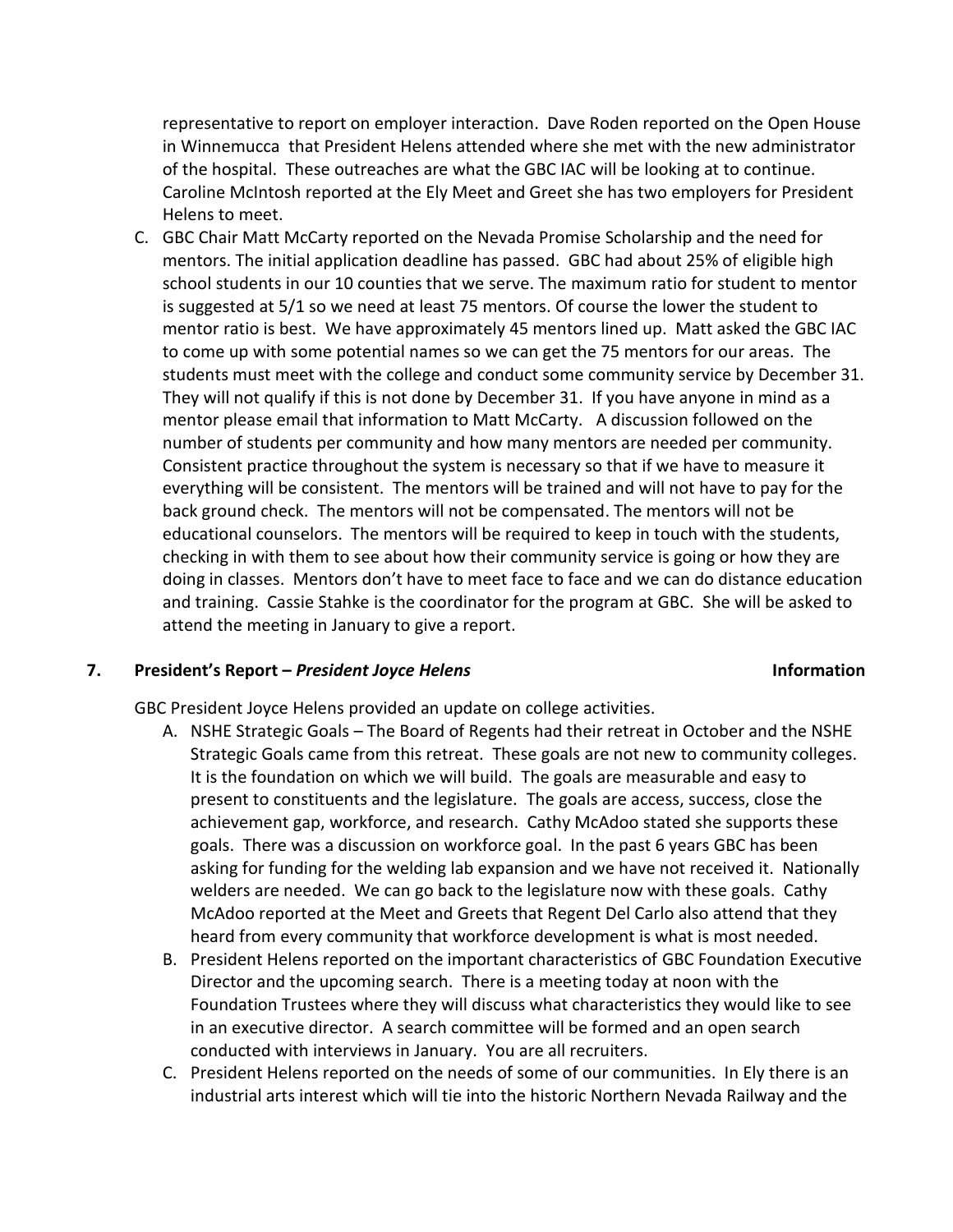steam engines. In Pahrump there is a need for electrical and millwrights to build infrastructure. All of these things are under the workforce umbrella. The NSHE goals are important for the growth and sustainability for both the community and GBC. In the several months since President Helen's has been here she has seen a need for more collaboration with the school districts. One area that we don't do is robotics competition in K-college. Teams get together to build a robot that does something. Business and industry pay for the kits. This one project collaboration brings the college, the school district and businesses together. President Helens will be collaborating with UNR on a mining summit  $21^{st}$  Century. Also, with workforce development as a priority we can create a Mining Center of Excellence where everything falls under this umbrella. We can have an Ely Industrial Arts Institute and the Welding Lab Expansion under the Mining Center of Excellence. President Helens has also had conversations with UNR about research. GBC was recently awarded a science research grant.

President Helens reported we aren't seeing as many students on campus anymore. So she is looking at a variety of things. We have a beautiful campus but no food service. We want more community usage of our facilities, more cultural activities. We are looking at what our residential students want to see on campus. We will look into what kind of sports if any can we provide. Pahrump has an interest in golf. We can look into sports that don't cost a lot but bring people in like golf, shooting sports and softball. We will want to engage industry and business in anything that we do.

President Helens reported all of the Meet and Greets have been great. At the Winnemucca Meet and Greet the Pennington Foundation awarded \$5 million for a Health Science building in Winnemucca. GBC will have to raise an additional \$2 million. Pahrump has received a promise of \$10 million to build the new campus in Pahrump. Currently we are engaged in talks to build an access road and share the costs with some entities in Pahrump. The first building will probably be technical.

### **8. Member Report Information**

Each committee member was given an opportunity to provide a verbal report.

Vince Juaristi said to let him know if there is anything to bring up on a federal legislative level as he has an important dinner in December. Vince will be in Elko at Thanksgiving.

Caroline McIntosh is looking forward to President Helens and the CTE people coming to Ely and meeting with employers.

Al Parker reported that he was pleased to have President Helens in Pahrump to discuss educational needs and requirements. They met some community leaders to discuss the campus. They are actively in a fundraising campaign and have received a verbal commitment of \$10 million. It is more than conceivable to break ground in three years on the first building. We would need \$25 million to get the first building built.